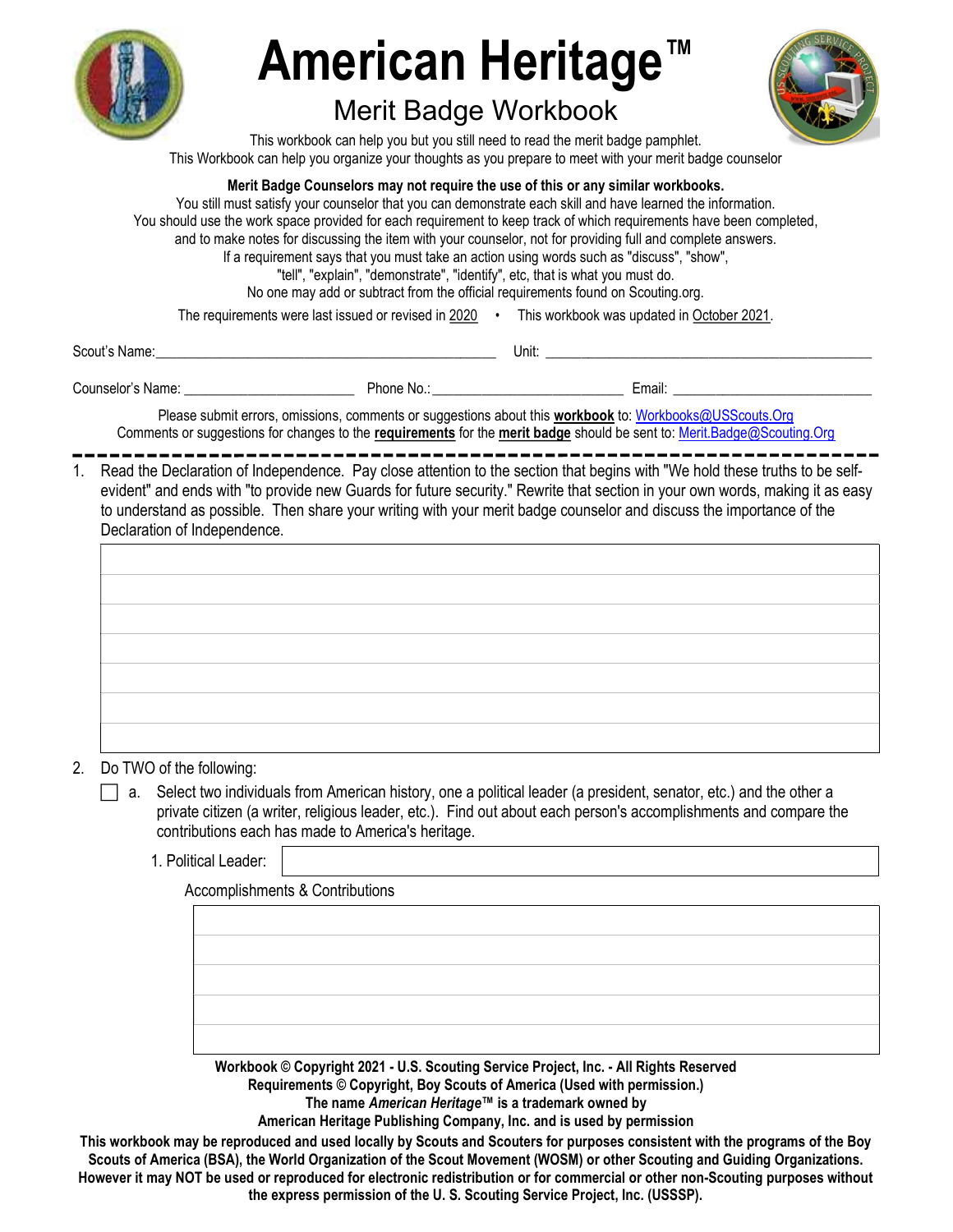2. Private Citizen:

**Accomplishments & Contributions** 

| the control of the control of the control of the control of the control of |                                                                            |  |  |
|----------------------------------------------------------------------------|----------------------------------------------------------------------------|--|--|
|                                                                            |                                                                            |  |  |
|                                                                            |                                                                            |  |  |
|                                                                            |                                                                            |  |  |
|                                                                            |                                                                            |  |  |
|                                                                            | the control of the control of the control of the control of the control of |  |  |
|                                                                            |                                                                            |  |  |
|                                                                            |                                                                            |  |  |
|                                                                            |                                                                            |  |  |
|                                                                            |                                                                            |  |  |
|                                                                            |                                                                            |  |  |
|                                                                            |                                                                            |  |  |
|                                                                            |                                                                            |  |  |
|                                                                            |                                                                            |  |  |
|                                                                            |                                                                            |  |  |
|                                                                            |                                                                            |  |  |
|                                                                            |                                                                            |  |  |
|                                                                            |                                                                            |  |  |
|                                                                            |                                                                            |  |  |
|                                                                            |                                                                            |  |  |
|                                                                            |                                                                            |  |  |
|                                                                            |                                                                            |  |  |
|                                                                            |                                                                            |  |  |
|                                                                            |                                                                            |  |  |
|                                                                            |                                                                            |  |  |
|                                                                            |                                                                            |  |  |
|                                                                            |                                                                            |  |  |
|                                                                            |                                                                            |  |  |
|                                                                            |                                                                            |  |  |
|                                                                            |                                                                            |  |  |
|                                                                            |                                                                            |  |  |

c b. With your counselor's approval, choose an organization that has promoted some type of positive change in American society.

Find out why the organization believed this change was necessary and how it helped to accomplish the change.

| Why: |  |
|------|--|
|      |  |
|      |  |
|      |  |
|      |  |
|      |  |
|      |  |
| How: |  |
|      |  |
|      |  |
|      |  |
|      |  |
|      |  |
|      |  |

Discuss how this organization is related to events or situations from America's past.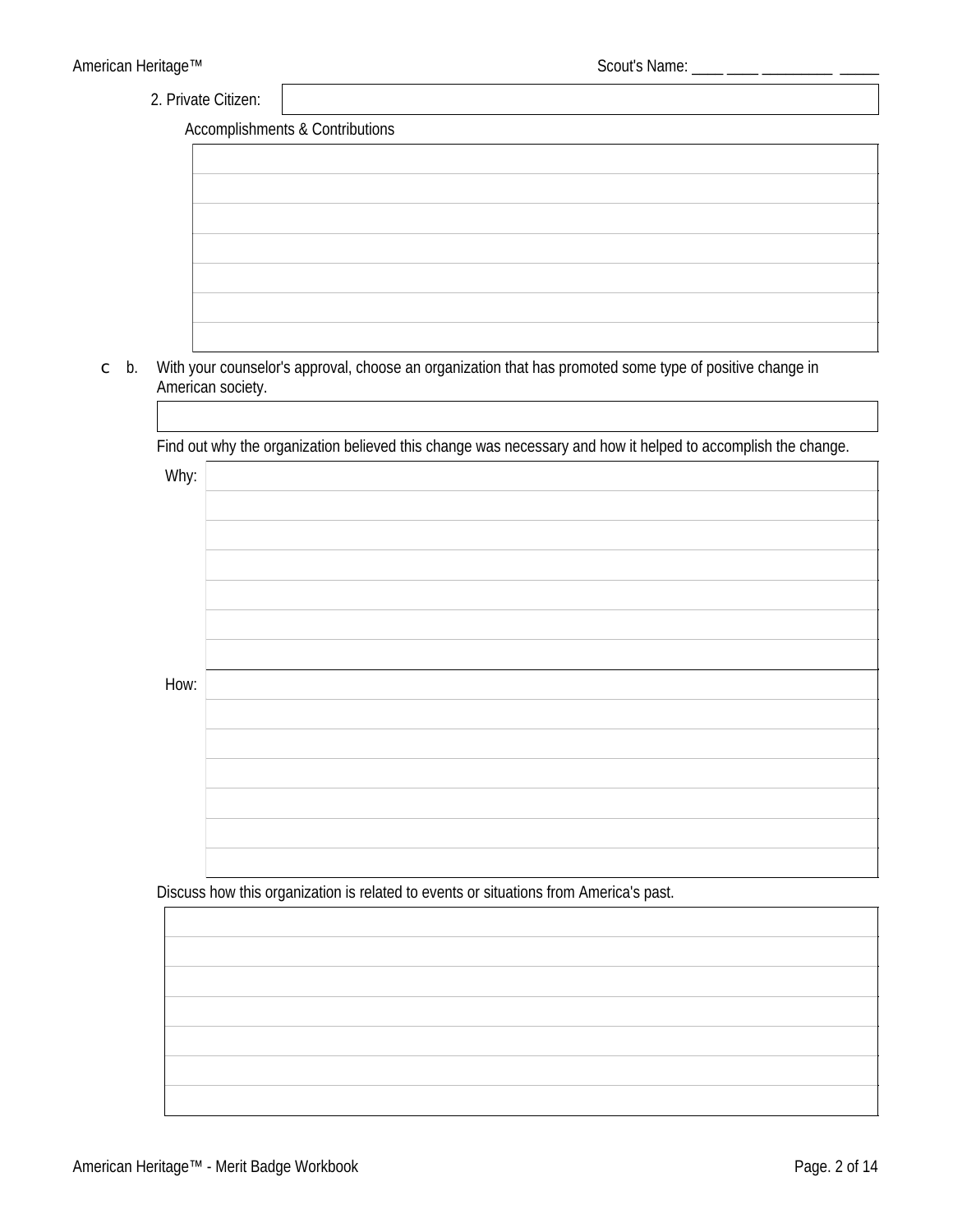#### American Heritage™

c c. With your counselor's approval, interview two veterans of the U.S. military. Find out what their experiences were like. Ask the veterans what they believe they accomplished.

| Veteran 1: |  |
|------------|--|
|            |  |

| <b>Experiences &amp; accomplishments</b> |  |  |
|------------------------------------------|--|--|
|                                          |  |  |
|                                          |  |  |
|                                          |  |  |
|                                          |  |  |
|                                          |  |  |
|                                          |  |  |
|                                          |  |  |
|                                          |  |  |
|                                          |  |  |
|                                          |  |  |
|                                          |  |  |
|                                          |  |  |

#### Veteran 2:

**Experiences & accomplishments** 

 $\subset$  d. With your counselor's approval, interview three people in your community of different ages and occupations. Ask these people what America means to them, what they think is special about this country, and what American traditions they feel are important to preserve.

Person 1:

What America means to them

| ויוסו אוווכווטם וווכסווט ש נווכווו |  |  |
|------------------------------------|--|--|
|                                    |  |  |
|                                    |  |  |
|                                    |  |  |
|                                    |  |  |
|                                    |  |  |
|                                    |  |  |
|                                    |  |  |
|                                    |  |  |
|                                    |  |  |

What do they think is special about this country?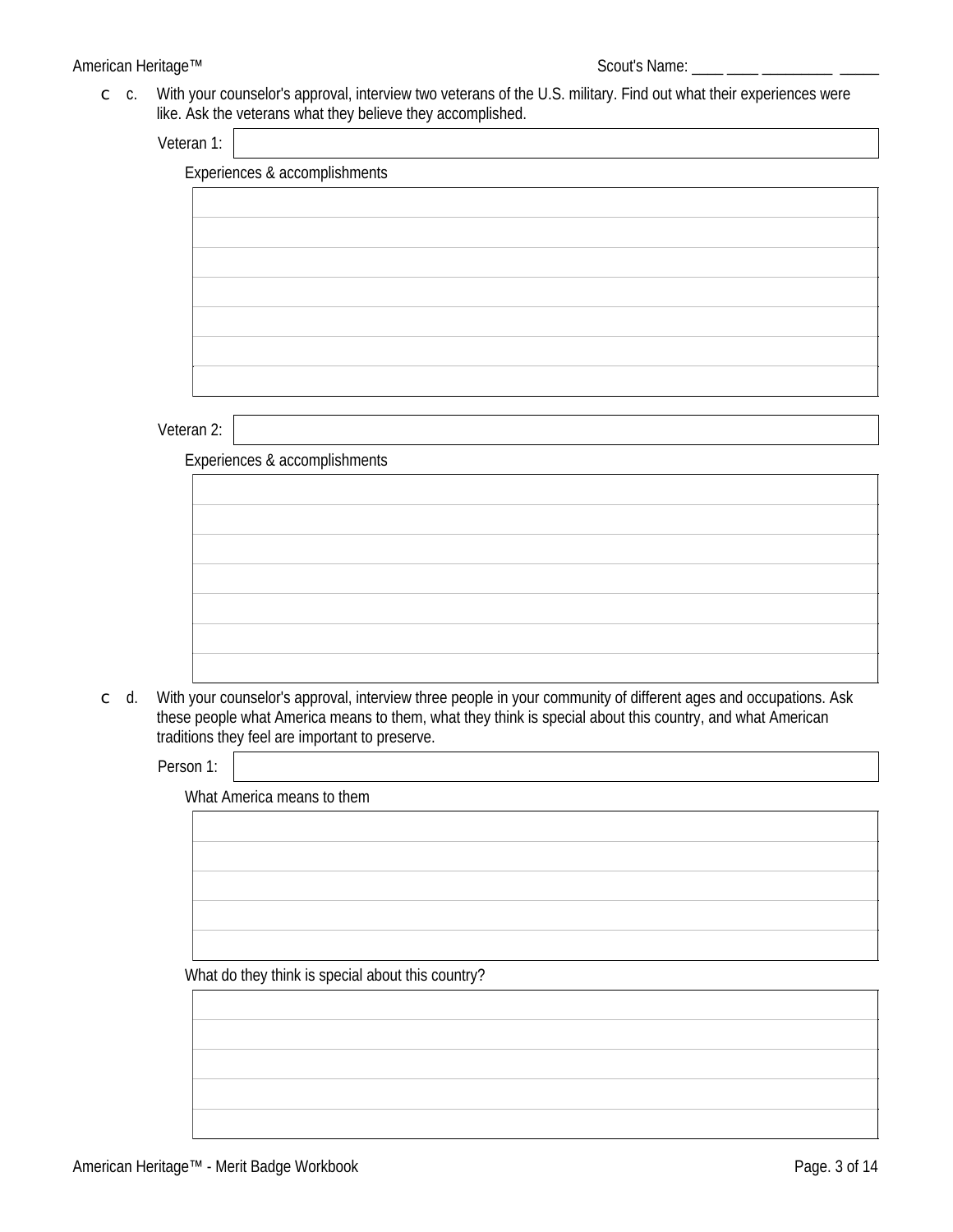What American traditions are important to preserve?

Person 2:

What America means to them



What do they think is special about this country?

What American traditions are important to preserve?

Person 3:

What America means to them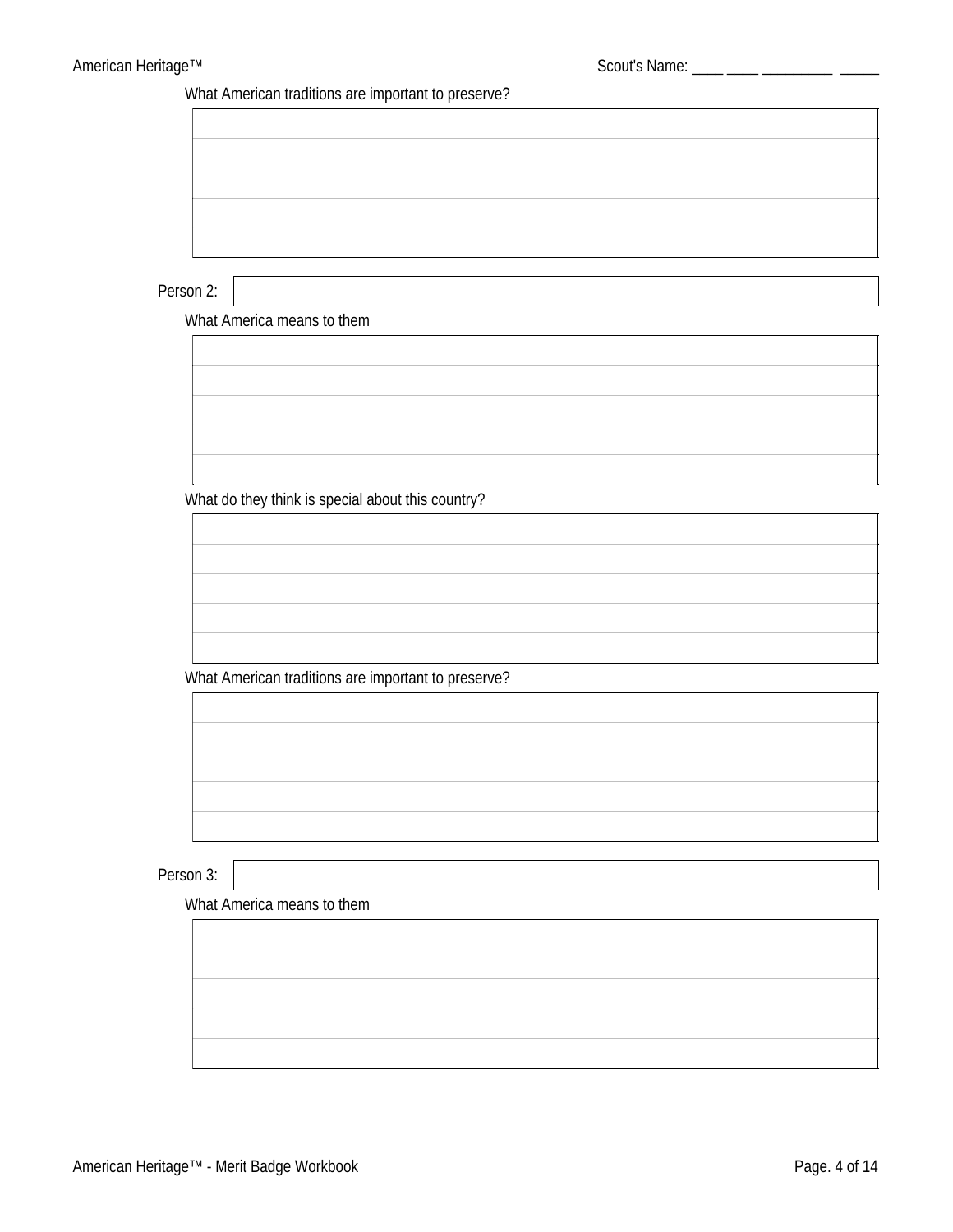# What do they think is special about this country?

What American traditions are important to preserve?



## 3. Do the following:

Select a topic related to the United States that is currently in the news.  $\mathbf{a}$ 

Describe to your counselor what is happening.

Explain how today's events are related to or affected by the events and values of America's past.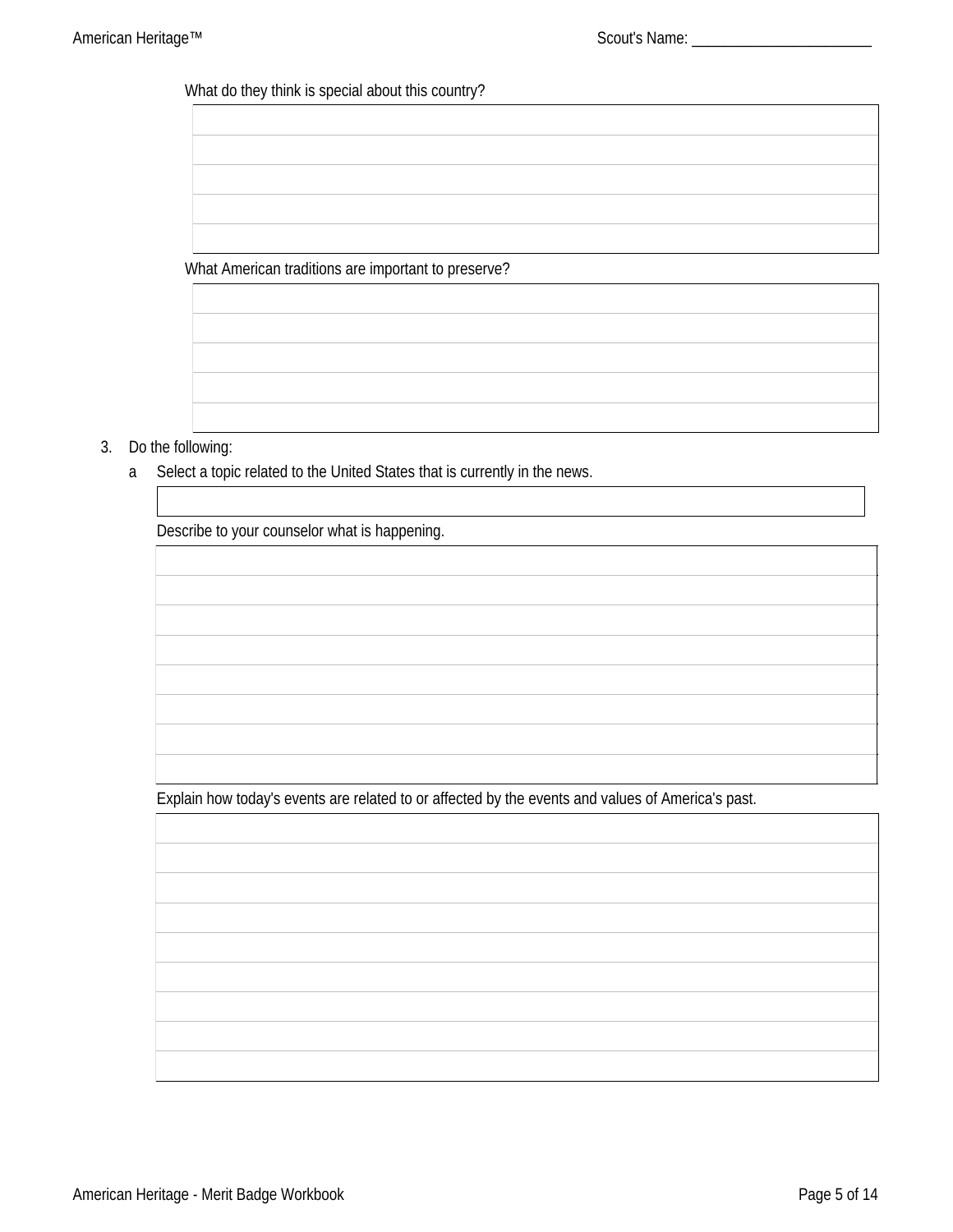b. For each of the following, describe its adoption, tell about any changes since its adoption, and explain how each one continues to influence Americans today: the flag, the Pledge of Allegiance, the Great Seal of the Uni motto, and the national anthem.

| The Flag:                 |  |
|---------------------------|--|
| Adoption                  |  |
|                           |  |
|                           |  |
|                           |  |
|                           |  |
| Changes                   |  |
|                           |  |
|                           |  |
|                           |  |
|                           |  |
| Influence today           |  |
|                           |  |
|                           |  |
|                           |  |
|                           |  |
| The Pledge of Allegiance: |  |
| Adoption                  |  |
|                           |  |
|                           |  |
|                           |  |
|                           |  |
| Changes                   |  |
|                           |  |
|                           |  |
|                           |  |
|                           |  |
|                           |  |
| Influence today           |  |
|                           |  |
|                           |  |
|                           |  |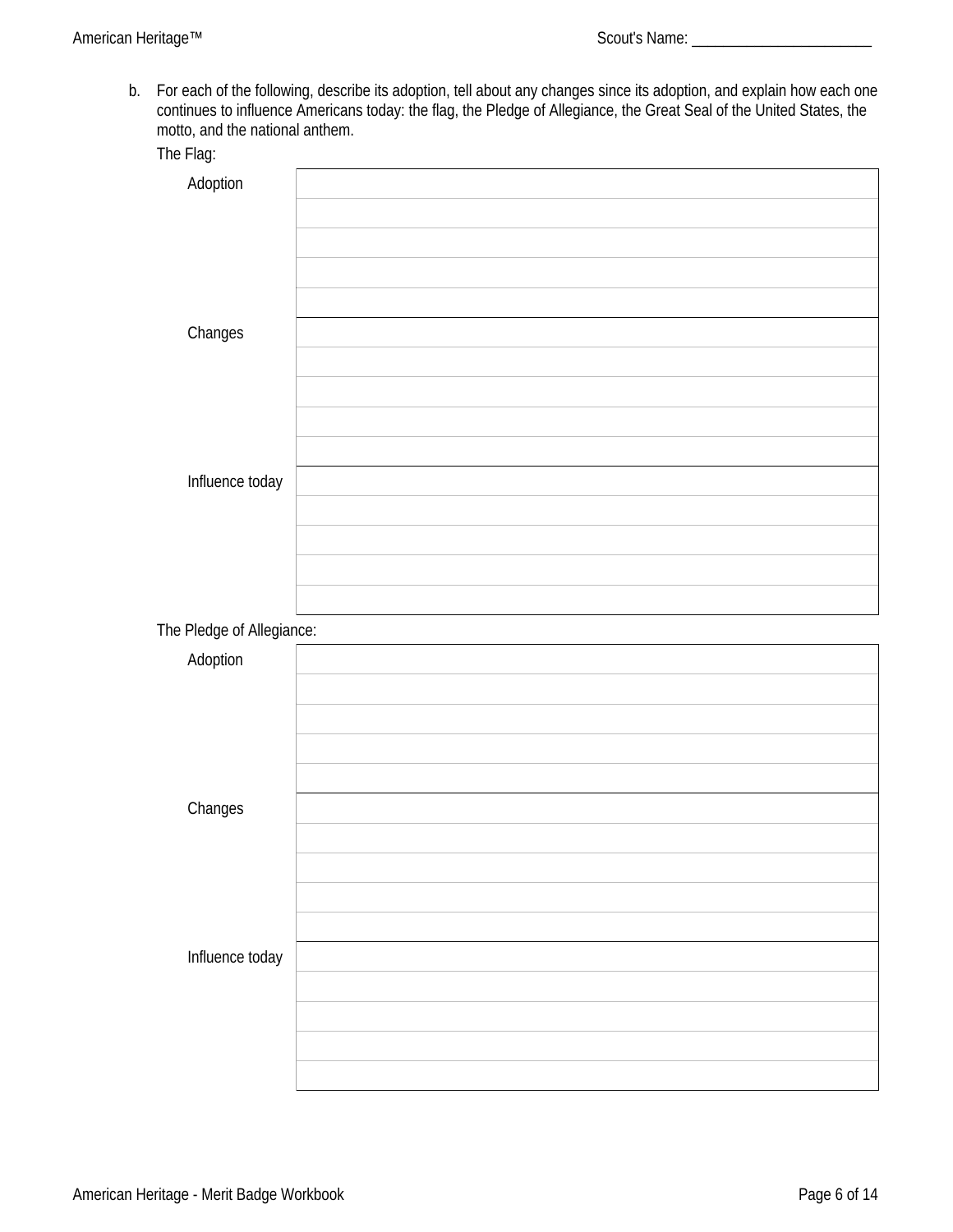The Great Seal: of the United States

| The order oceans are online orders |  |
|------------------------------------|--|
| Adoption                           |  |
|                                    |  |
|                                    |  |
|                                    |  |
|                                    |  |
| Changes                            |  |
|                                    |  |
|                                    |  |
|                                    |  |
|                                    |  |
| Influence today                    |  |
|                                    |  |
|                                    |  |
|                                    |  |
|                                    |  |
| The Motto:                         |  |
| Adoption                           |  |
|                                    |  |
|                                    |  |
|                                    |  |
|                                    |  |
| Changes                            |  |
|                                    |  |
|                                    |  |
|                                    |  |
|                                    |  |
| Influence today                    |  |
|                                    |  |
|                                    |  |
|                                    |  |
|                                    |  |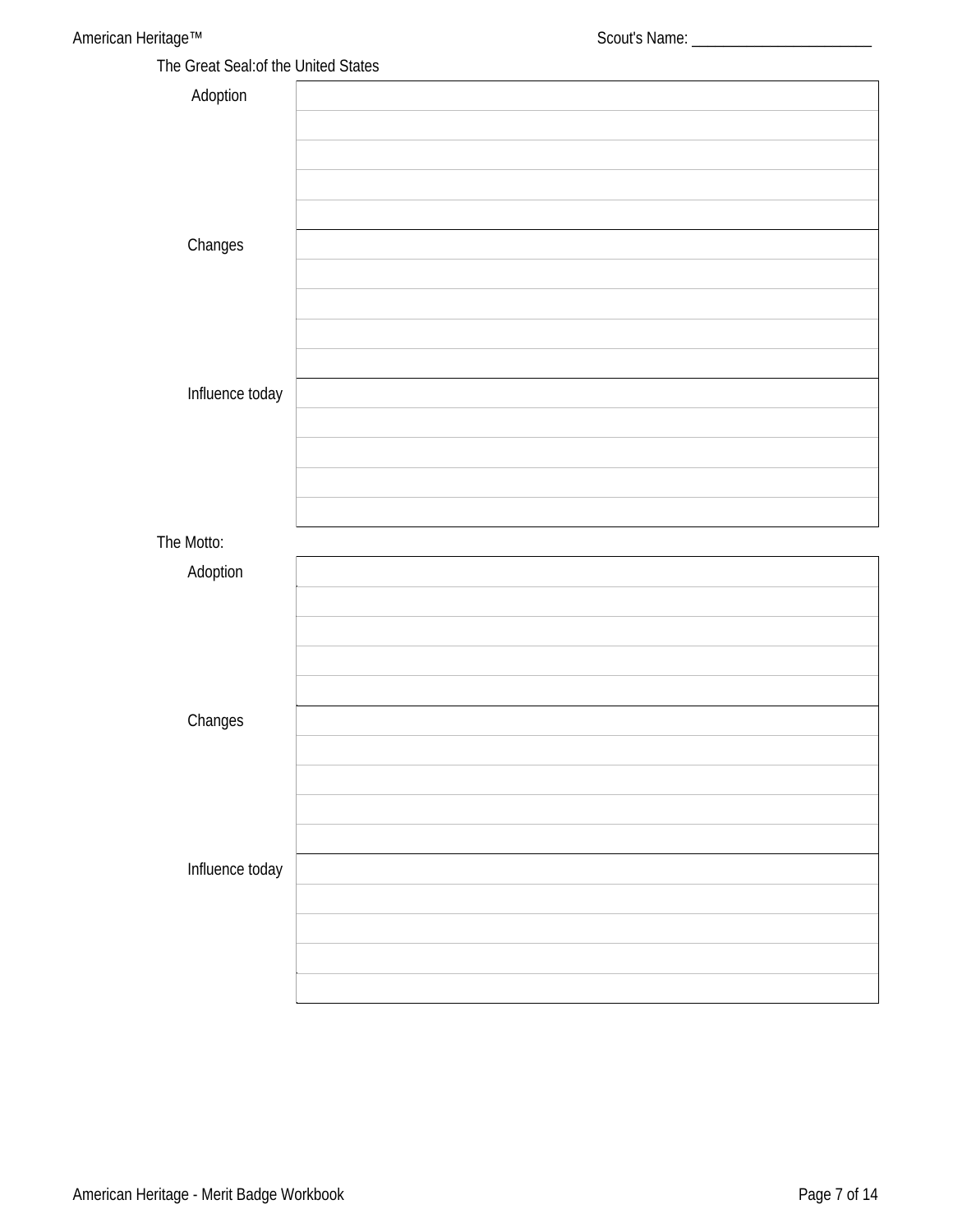| The National Anthem: |  |
|----------------------|--|
| Adoption             |  |
|                      |  |
|                      |  |
|                      |  |
|                      |  |
| Changes              |  |
|                      |  |
|                      |  |
|                      |  |
|                      |  |
| Influence today      |  |
|                      |  |
|                      |  |
|                      |  |
|                      |  |

c. Research your family's history. Find out how various events and situations in American history affected your family.<br>If your family immigrated to America, tell the reasons why. Share what you find with your counselor.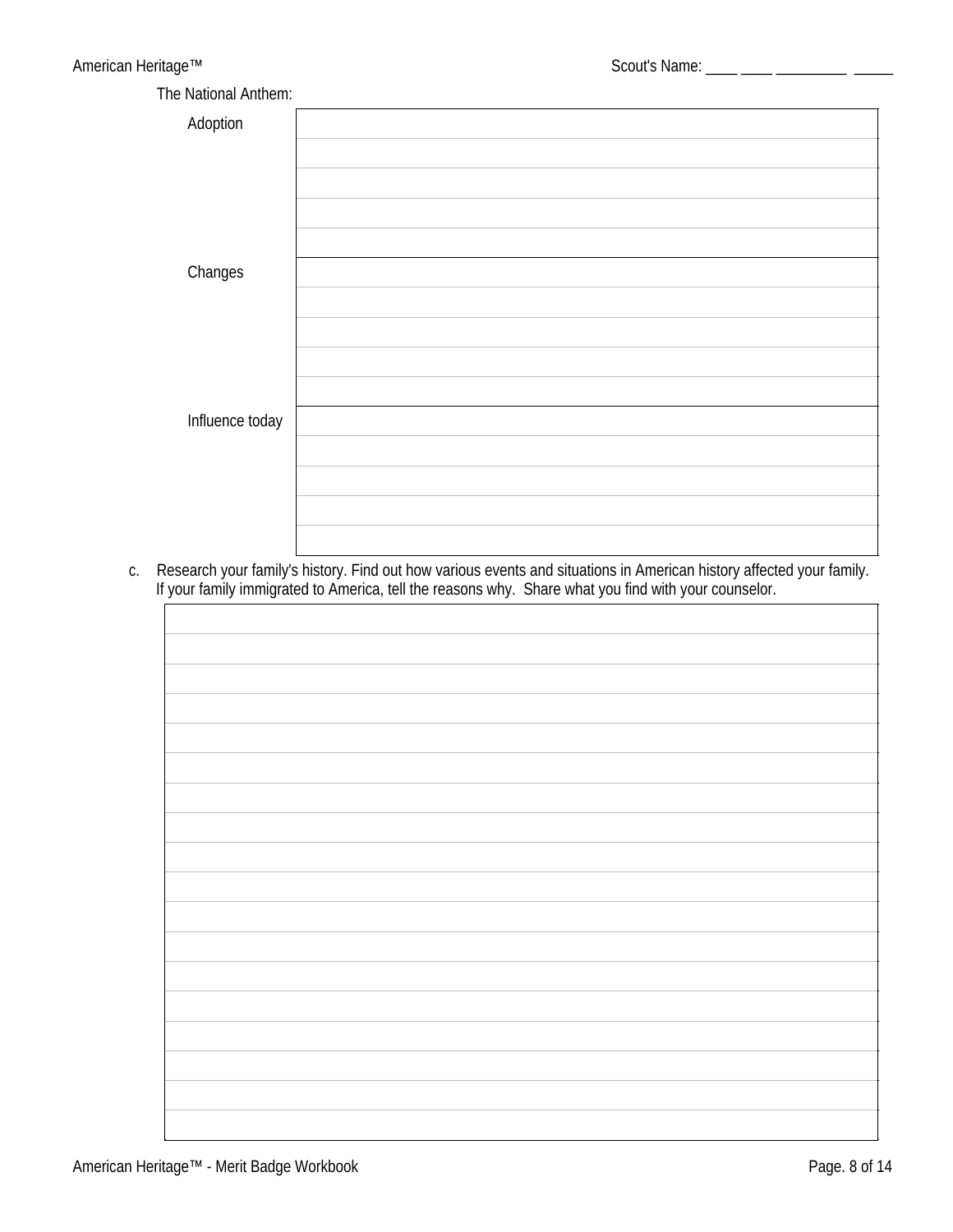# 4. Do TWO of the following:

Explain what is meant by the National Register of Historic Places.  $\subset$  a.

and how a property becomes eligible for listing in the National Register of Historic Places.

Make a map of your local area, marking the points of historical interest.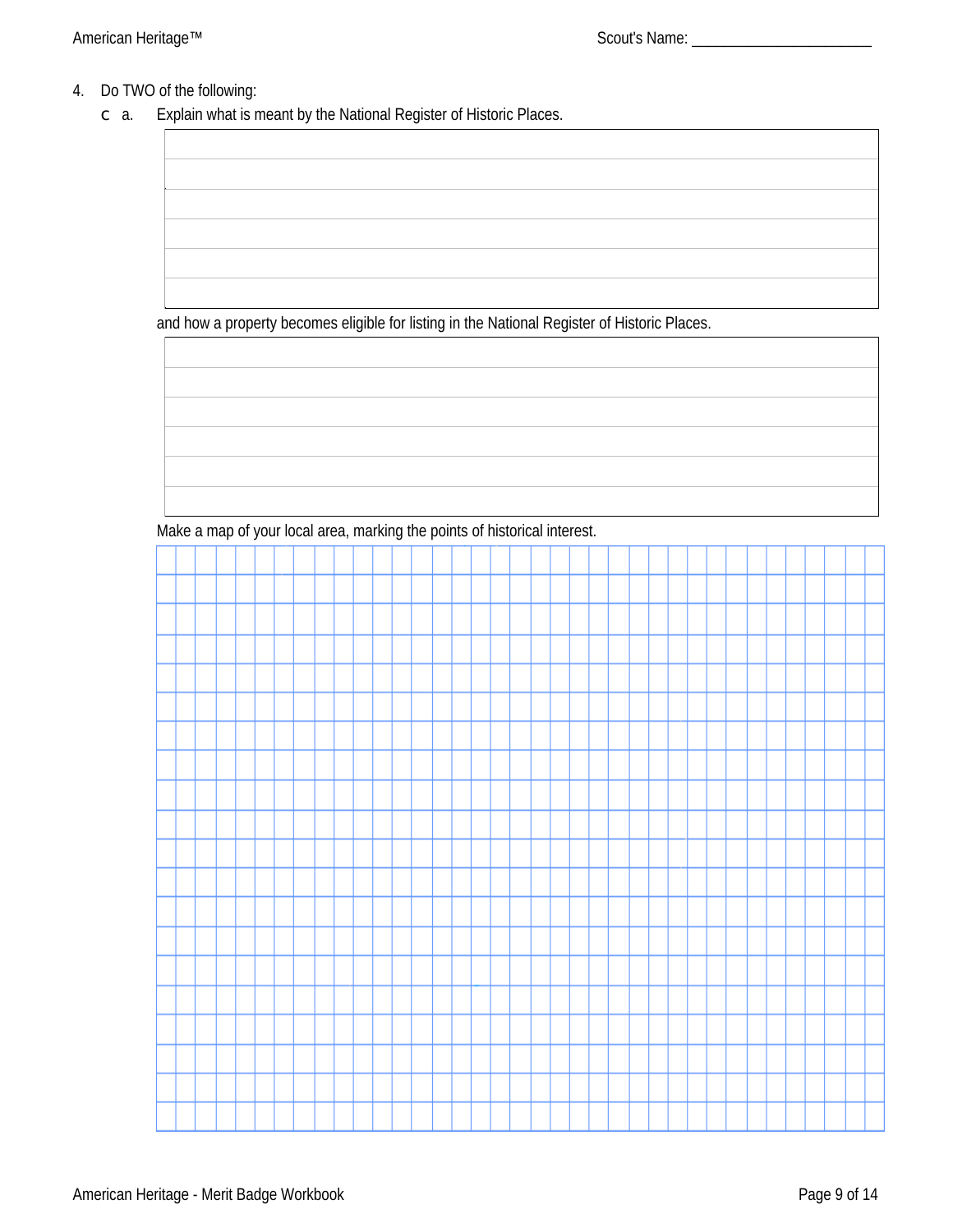Tell about any National Register properties in your area. Share the map with your counselor, and describe the historical points you have indicated.



Research an event of historical importance that took place in or near your area. If possible, visit the place. Tell your  $\subset$  b. counselor about the event and how it affected local history.

Describe how the area looked then and what it now looks like.

| Then       |  |
|------------|--|
|            |  |
|            |  |
|            |  |
|            |  |
|            |  |
| <b>Now</b> |  |
|            |  |
|            |  |
|            |  |
|            |  |
|            |  |

 $\overline{\mathsf{I}}$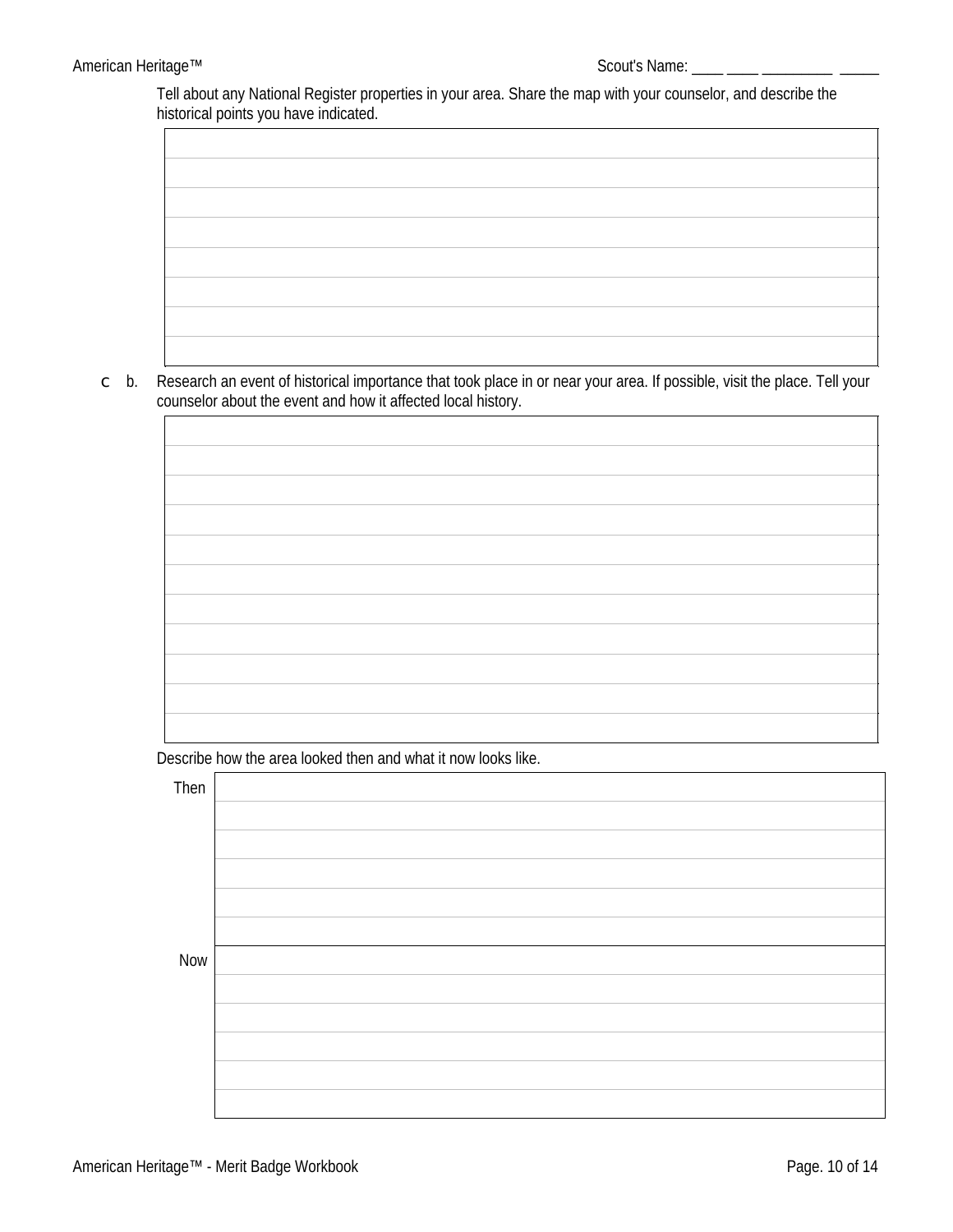c c. Find out when, why, and how your town or neighborhood started, and what ethnic, national, or racial groups played a part.

| When:        |  |
|--------------|--|
| Why:         |  |
|              |  |
|              |  |
|              |  |
|              |  |
|              |  |
| How          |  |
|              |  |
|              |  |
|              |  |
|              |  |
| What groups: |  |
|              |  |
|              |  |
|              |  |
|              |  |
|              |  |

Find out how the area has changed over the past 50 years and try to explain why.

c d. Take an active part in a program about an event or person in American history. Report to your counselor about the program, the part you took, and the subject.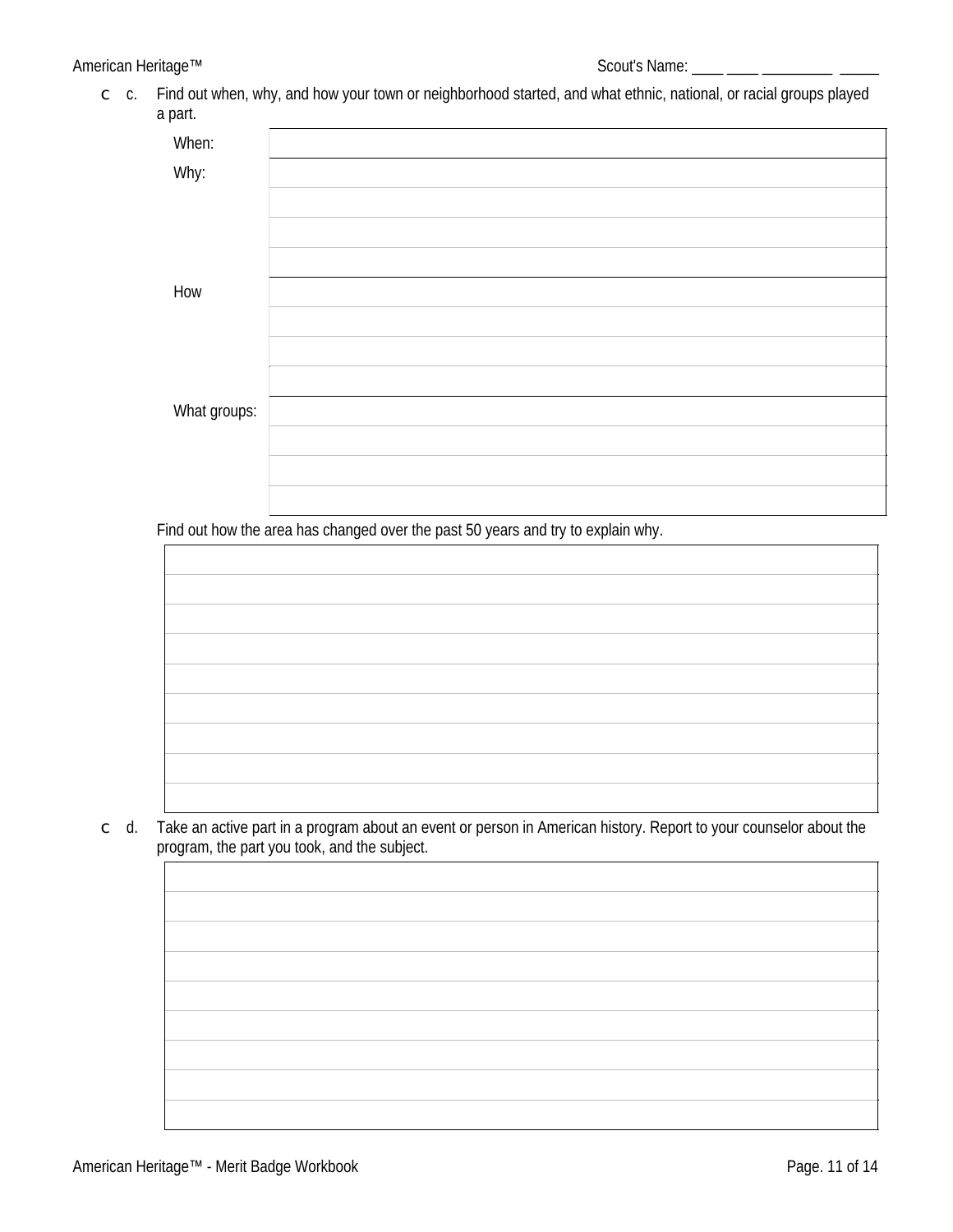#### American Heritage™

c e. Visit a historic trail or walk in your area.

After your visit, share with your counselor what you have learned. Discuss the importance of this location and explain why you think it might qualify for National Register listing.

#### 5. Do ONE of the following:

a. Watch two motion pictures (with the approval and permission of your counselor and parent) that are set in some period of American history. Describe to your counselor how accurate each film is with regard to the historical events depicted and also with regard to the way the characters are portrayed.

| Film $1$ :                    |  |
|-------------------------------|--|
| Period                        |  |
| <b>Accuracy of time</b>       |  |
| <b>Accuracy of characters</b> |  |

Film  $2 \cdot$ 

| Period                        |  |
|-------------------------------|--|
| <b>Accuracy of time</b>       |  |
| <b>Accuracy of characters</b> |  |

b. Read a biography (with your counselor's approval) of someone who has made a contribution to America's heritage. Tell some things you admire about this individual and some things you do not admire.

Explain why you think this person has made a positive or a negative contribution to America's heritage.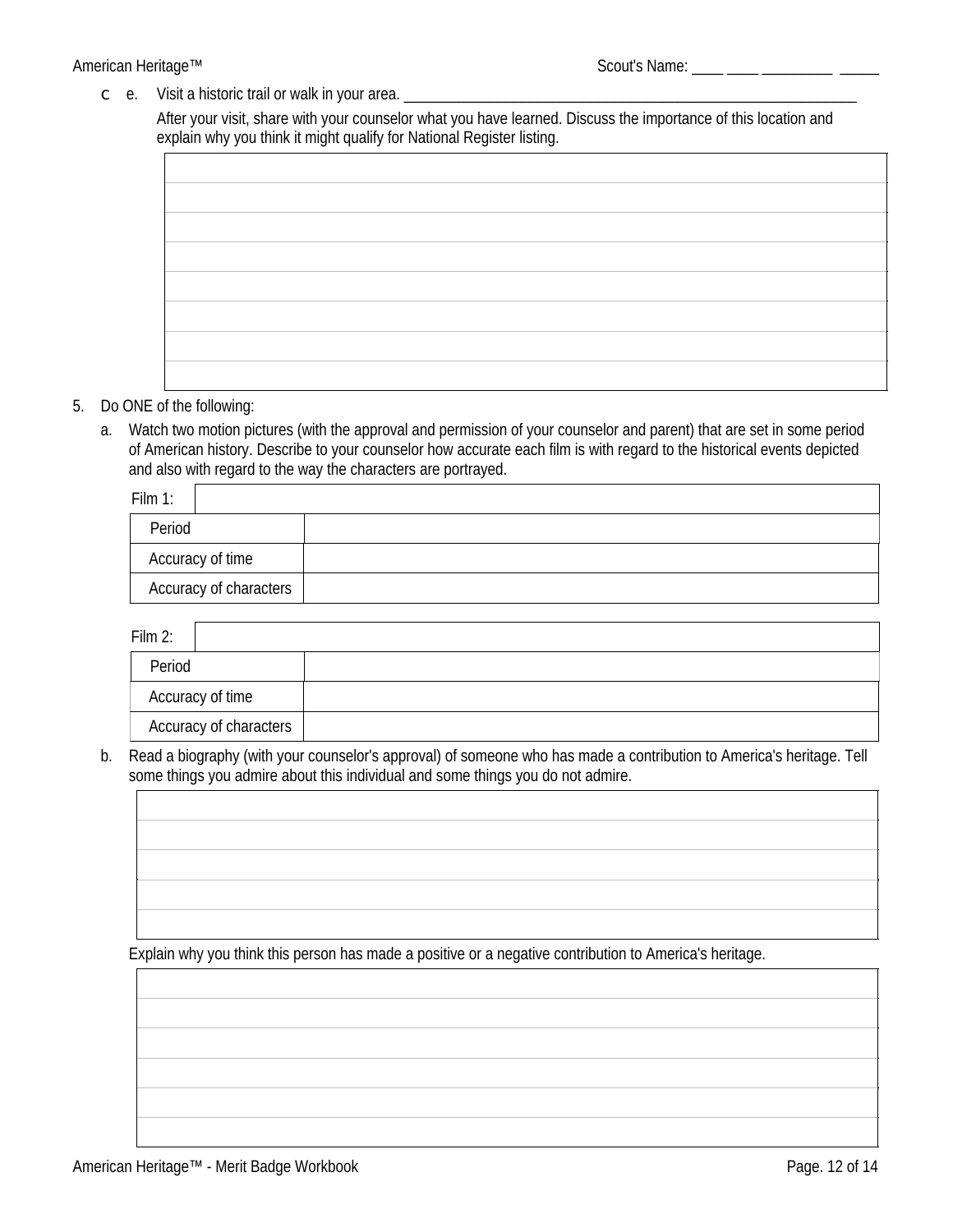## American Heritage™

c. Listen to recordings of popular songs from various periods of American history. Share five of these songs with your counselor, and describe how each song reflects the way people felt about the period in which it was popular. If a recording is not available, have a copy of the lyrics available.

| Song 1. |  |
|---------|--|
|         |  |
|         |  |
|         |  |
|         |  |
|         |  |
|         |  |
| Song 2. |  |
|         |  |
|         |  |
|         |  |
|         |  |
|         |  |
|         |  |
|         |  |
| Song 3. |  |
|         |  |
|         |  |
|         |  |
|         |  |
|         |  |
|         |  |
| Song 4. |  |
|         |  |
|         |  |
|         |  |
|         |  |
|         |  |
|         |  |
| Song 5. |  |
|         |  |
|         |  |
|         |  |
|         |  |
|         |  |
|         |  |